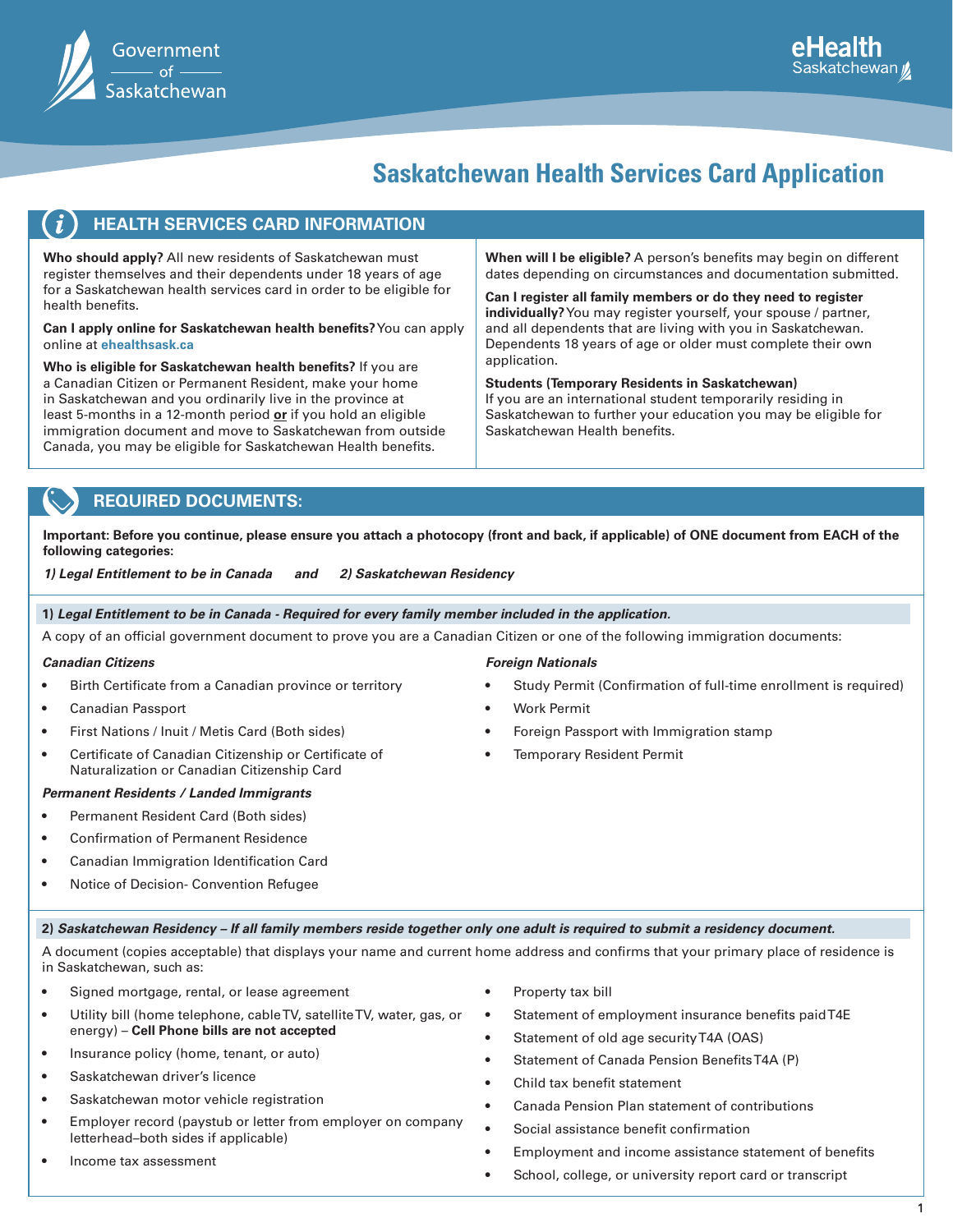

 $\boldsymbol{\Omega}$ 

## Saskatchewan **Saskatchewan Health Services Card Application**

 **APPLICANT INFORMATION:**

|                                                                                                                                | Citizenship:                                                                                                                                                              |
|--------------------------------------------------------------------------------------------------------------------------------|---------------------------------------------------------------------------------------------------------------------------------------------------------------------------|
| My first name(s):                                                                                                              |                                                                                                                                                                           |
| If you have used a different name please provide:                                                                              | Permanent Resident / Landed Immigrant                                                                                                                                     |
|                                                                                                                                | <b>Work Permit</b>                                                                                                                                                        |
| Previous first name                                                                                                            | Study Permit (Confirmation of full time enrollment required)                                                                                                              |
| My birth date is:                                                                                                              |                                                                                                                                                                           |
| YYYY<br><b>MM</b><br><b>DD</b>                                                                                                 | YYYY<br><b>MM</b><br><b>DD</b>                                                                                                                                            |
| Sex at birth: $\Box$ Male $\Box$ Female                                                                                        |                                                                                                                                                                           |
| Current Gender: Male Female                                                                                                    | Why are you applying?                                                                                                                                                     |
|                                                                                                                                | I am applying because I am:                                                                                                                                               |
| My marital status is: Never Married<br>Married                                                                                 | A new Saskatchewan resident                                                                                                                                               |
| Separated<br>Common Law                                                                                                        | An existing Saskatchewan resident and I need my health coverage<br>reinstated. My Health Services Number is: ________________                                             |
| Widowed<br>Divorced                                                                                                            | A returning Saskatchewan resident.                                                                                                                                        |
| My First Nations / Inuit / Metis Registry number                                                                               |                                                                                                                                                                           |
|                                                                                                                                | <b>YYYY</b><br><b>MM</b><br><b>DD</b>                                                                                                                                     |
| My current mailing address is:                                                                                                 | Canadian Armed Forces OR □ Federal Institution                                                                                                                            |
|                                                                                                                                |                                                                                                                                                                           |
| Street:                                                                                                                        | <b>YYYY</b><br>MM<br><b>DD</b>                                                                                                                                            |
| City / Town:<br>the control of the control of the control of the control of the control of the control of                      | Health Card Type:                                                                                                                                                         |
| Province / Territory: New York 1997 - Andrew York 1997 - Andrew York 1997 - Andrew York 1997 - Andrew York 199                 | A health card will be sent to you in approximately 2-3 weeks after                                                                                                        |
| Postal Code:                                                                                                                   | your application is approved. Please choose one of the following<br>health card options:                                                                                  |
| My current residential address is:                                                                                             | I request a health card with my sex designation displayed                                                                                                                 |
|                                                                                                                                |                                                                                                                                                                           |
| Street:                                                                                                                        | I request a health card without my sex designation displayed                                                                                                              |
| City / Town:                                                                                                                   | I request a health card with gender X displayed (must submit a                                                                                                            |
|                                                                                                                                | birth certificate or a citizenship document with gender X displayed)                                                                                                      |
| Postal Code:                                                                                                                   | <b>Applicant Declaration:</b>                                                                                                                                             |
| or land location:                                                                                                              | If you declared your marital status as married or common-law and                                                                                                          |
| Phone number:                                                                                                                  | your spouse / partner did not move to Saskatchewan with you, please<br>provide your spouse/partner's current place of residence:                                          |
| Email Address:                                                                                                                 | $\overline{1}$                                                                                                                                                            |
|                                                                                                                                | Province<br>Country                                                                                                                                                       |
| I arrived in Canada on:<br>I established residence in Saskatchewan on:                                                         | I certify that the information provided on this application is correct.<br>I understand that the information I have supplied may be used for                              |
| <b>MM</b><br>DD<br>YYYY<br><b>MM</b><br><b>DD</b><br>YYYY                                                                      | administering other Saskatchewan programs. I understand it is an<br>offence to willfully give false information.                                                          |
|                                                                                                                                | $X_{-}$                                                                                                                                                                   |
|                                                                                                                                | <u>Signature</u>                                                                                                                                                          |
| My previous provincial health card number was: _______________                                                                 | Date $\_\_$<br><b>MM</b><br><b>YYYY</b><br><b>DD</b>                                                                                                                      |
| I am committed to being physically present in Saskatchewan for at<br>least 5-months in a 12-month period. $\Box$ Yes $\neg$ No | Please note: If you and your family are not eligible for Saskatchewan                                                                                                     |
|                                                                                                                                | health benefits, you will be advised, otherwise your health services                                                                                                      |
|                                                                                                                                | card will be mailed to you just prior to the effective date.                                                                                                              |
|                                                                                                                                | Important:<br>$\bullet$                                                                                                                                                   |
|                                                                                                                                | Applications that are missing information or required documents<br>cannot be processed.                                                                                   |
|                                                                                                                                | Photocopies (front and back if applicable) of all required<br>$\bullet$<br>documents must be attached to the application.<br>DO NOT send original documents.<br>$\bullet$ |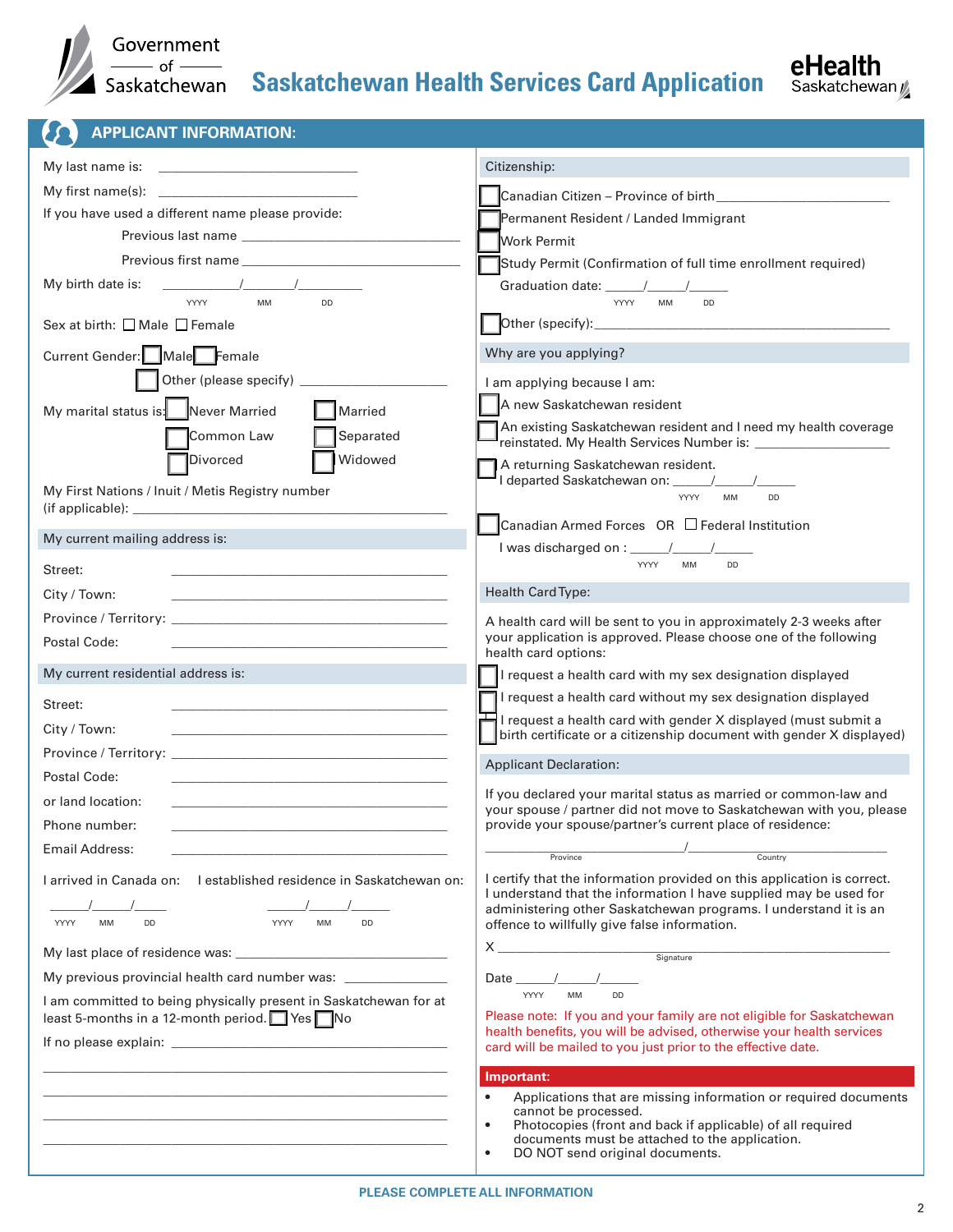

### Saskatchewan **Saskatchewan Health Services Card Application**

| <b>SPOUSE / PARTNER INFORMATION:</b>                                                                          |                                                                                                                  |
|---------------------------------------------------------------------------------------------------------------|------------------------------------------------------------------------------------------------------------------|
|                                                                                                               | Citizenship:                                                                                                     |
|                                                                                                               | Canadian Citizen - Province of birth_____________                                                                |
| If your Spouse / Partner has used a different name please provide:                                            | Permanent Resident / Landed Immigrant                                                                            |
| Previous last name                                                                                            | <b>Work Permit</b>                                                                                               |
| Previous first name                                                                                           | Study Permit (Confirmation of full time enrollment required)                                                     |
|                                                                                                               |                                                                                                                  |
| <b>MM</b><br><b>YYYY</b><br><b>DD</b>                                                                         | <b>YYYY</b><br><b>MM</b><br><b>DD</b>                                                                            |
| Sex at birth: $\Box$ Male $\Box$ Female                                                                       |                                                                                                                  |
| Current Gender Male Female                                                                                    | Why are you applying?                                                                                            |
|                                                                                                               |                                                                                                                  |
| Spouse / Partner's marital status is: Never Married Married                                                   | I am applying because I am:                                                                                      |
| Common Law Separated                                                                                          | A new Saskatchewan resident                                                                                      |
| Widowed<br>Divorced                                                                                           | An existing Saskatchewan resident and I need my health coverage                                                  |
| Spouse / Partner's First Nations / Inuit / Metis Registry number                                              | A returning Saskatchewan resident.                                                                               |
|                                                                                                               | I departed Saskatchewan on: \\sqrt{\bmg>{\bmg}}{\bmg>{\bmg}}{\bmg>{\bmg}}}                                       |
| Spouse / Partner's current mailing address is:                                                                | YYYY<br>MM<br>DD                                                                                                 |
|                                                                                                               | Canadian Armed Forces OR Federal Institution                                                                     |
| Same as applicant <b>Different from applicant</b>                                                             | YYYY<br><b>MM</b><br><b>DD</b>                                                                                   |
| (if different the information below must be completed)                                                        |                                                                                                                  |
| Street:                                                                                                       | <b>Health Card Type:</b>                                                                                         |
| City / Town:<br>the control of the control of the control of the control of the control of the control of     | A health card will be sent to you in approximately 2-3 weeks after                                               |
| Postal Code:                                                                                                  | your application is approved. Please choose one of the following<br>health card options:                         |
|                                                                                                               | I request a health card with my sex designation displayed                                                        |
| Spouse / Partner's current residential address is:                                                            | $\Box$ I request a health card without my sex designation displayed                                              |
| Same as applicant<br>Different from applicant                                                                 | I request a health card with gender X displayed (must submit a                                                   |
| (if different the information below must be completed)                                                        | birth certificate or a citizenship document with gender X displayed)                                             |
| Street:                                                                                                       | Spouse / Partner's Declaration:                                                                                  |
| City / Town:                                                                                                  | If you declared your marital status as married or common-law and                                                 |
|                                                                                                               | your spouse / partner did not move to Saskatchewan with you, please                                              |
| Postal Code:                                                                                                  | provide your spouse / partner's current place of residence:                                                      |
| or land location:                                                                                             | Country<br>Province                                                                                              |
| Phone number:                                                                                                 | I certify that the information provided on this application is correct.                                          |
| Email Address:                                                                                                | I understand that the information I have supplied may be used for                                                |
| I arrived in Canada on: I established residence in Saskatchewan on:                                           | administering other Saskatchewan programs. I understand it is an<br>offence to willfully give false information. |
|                                                                                                               |                                                                                                                  |
| MM<br>DD<br><b>YYYY</b><br><b>MM</b><br>DD<br>YYYY                                                            | X.<br>and the Signature                                                                                          |
|                                                                                                               | Date                                                                                                             |
| My previous provincial health card number was: _________________                                              | YYYY<br><b>MM</b><br><b>DD</b>                                                                                   |
| I am committed to being physically present in Saskatchewan for at<br>least 5-months in a 12-month period. Pes |                                                                                                                  |
|                                                                                                               |                                                                                                                  |
|                                                                                                               |                                                                                                                  |
|                                                                                                               |                                                                                                                  |
|                                                                                                               |                                                                                                                  |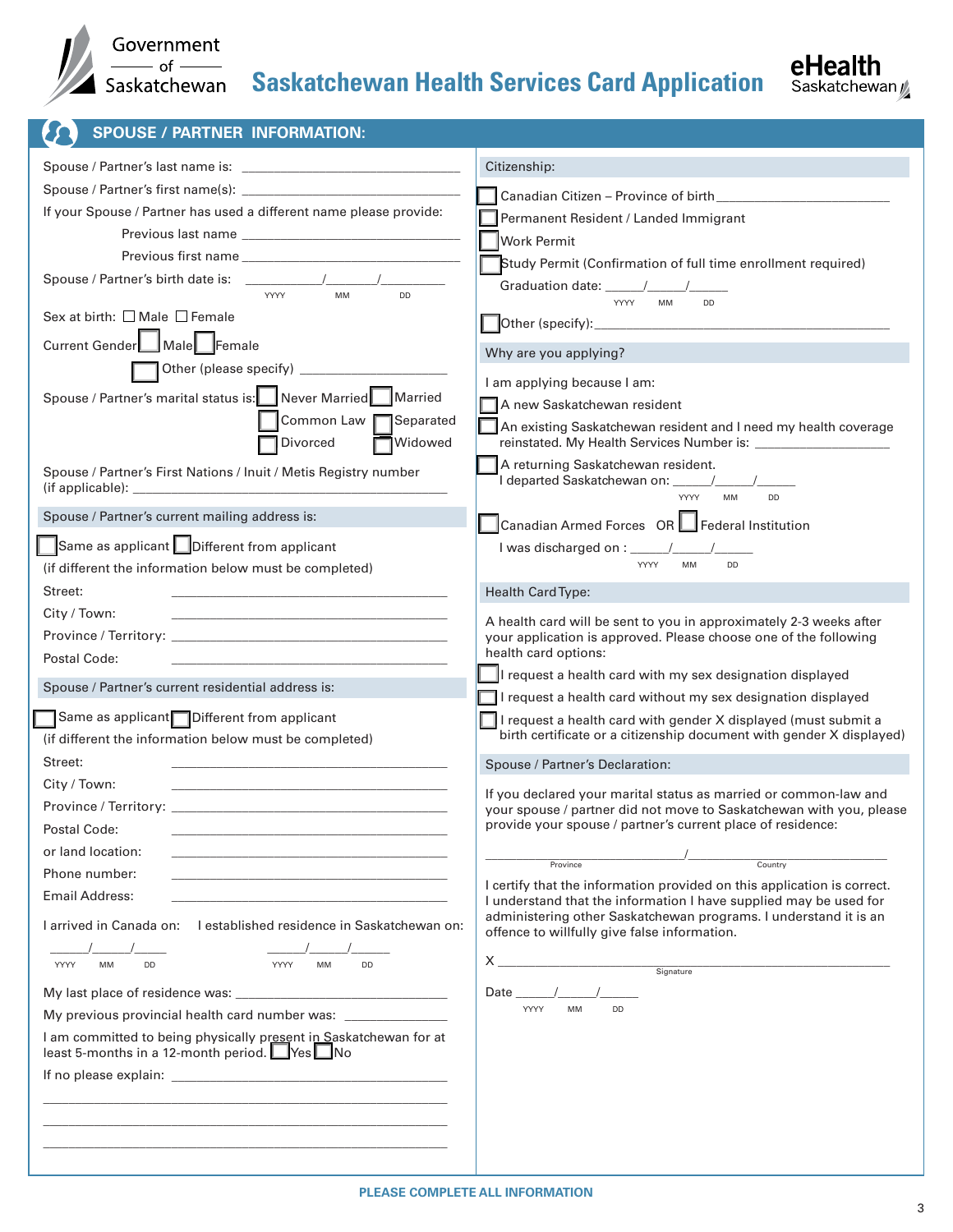

# Sovernment<br>
Saskatchewan **Saskatchewan Health Services Card Application**



|                                                                                                                                                                               | DEPENDENT(S) INFORMATION: Dependents 18 years of age and older must complete a separate application                                                                                                                                                                                           |
|-------------------------------------------------------------------------------------------------------------------------------------------------------------------------------|-----------------------------------------------------------------------------------------------------------------------------------------------------------------------------------------------------------------------------------------------------------------------------------------------|
|                                                                                                                                                                               |                                                                                                                                                                                                                                                                                               |
|                                                                                                                                                                               |                                                                                                                                                                                                                                                                                               |
| My dependent's birth date is: $\sqrt{2}$                                                                                                                                      |                                                                                                                                                                                                                                                                                               |
| YYYY<br>MM<br>DD                                                                                                                                                              | YYYY<br>MM<br>DD                                                                                                                                                                                                                                                                              |
| Sex at birth: Male Female                                                                                                                                                     | Sex at birth: $\Box$ Male $\Box$ Female                                                                                                                                                                                                                                                       |
| Current Gender: □ Male □ Female □ Other (specify) ___________                                                                                                                 | Current Gender: □ Male □ Female □ Other (specify) ____________                                                                                                                                                                                                                                |
| My dependent's First Nations / Inuit / Metis Registry number<br>(if applicable):<br>the control of the control of the control of the control of the control of the control of | My dependent's First Nations / Inuit / Metis Registry number<br>(if applicable): the contract of the contract of the contract of the contract of the contract of the contract of the contract of the contract of the contract of the contract of the contract of the contract of the contract |
| My dependent's mailing and residency address is the same as:                                                                                                                  | My dependent's mailing and residency address is the same as:                                                                                                                                                                                                                                  |
| (check only one) Mine                                                                                                                                                         | (check only one) Mine                                                                                                                                                                                                                                                                         |
|                                                                                                                                                                               |                                                                                                                                                                                                                                                                                               |
|                                                                                                                                                                               |                                                                                                                                                                                                                                                                                               |
| My dependent arrived in<br>My dependent established residence<br>Canada on:<br>in Saskatchewan on:                                                                            | My dependent arrived in<br>My dependent established residence<br>Canada on:<br>in Saskatchewan on:                                                                                                                                                                                            |
| YYYY<br><b>MM</b><br><b>DD</b><br>YYYY<br><b>MM</b><br><b>DD</b>                                                                                                              | <b>DD</b><br>YYYY<br><b>MM</b><br>YYYY<br><b>MM</b><br><b>DD</b>                                                                                                                                                                                                                              |
|                                                                                                                                                                               |                                                                                                                                                                                                                                                                                               |
| My dependent's previous provincial health card number was: ______                                                                                                             | My dependent's previous provincial health card number was: ______                                                                                                                                                                                                                             |
| My dependent is committed to being physically present in<br>Saskatchewan for at least 5-months in a 12-month period.                                                          | My dependent is committed to being physically present in<br>Saskatchewan for at least 5-months in a 12-month period.                                                                                                                                                                          |
| $\Box$ Yes $\Box$ No                                                                                                                                                          | $\exists$ Yes $\Box$ No                                                                                                                                                                                                                                                                       |
|                                                                                                                                                                               | If no please explain: <u>the contract of the contract of the contract of the contract of the contract of the contract of the contract of the contract of the contract of the contract of the contract of the contract of the con</u>                                                          |
| Citizenship:                                                                                                                                                                  | Citizenship:                                                                                                                                                                                                                                                                                  |
| Canadian Citizen - Province of birth                                                                                                                                          | Canadian Citizen - Province of birth_________________                                                                                                                                                                                                                                         |
| Permanent Resident / Landed Immigrant                                                                                                                                         | Permanent Resident / Landed Immigrant                                                                                                                                                                                                                                                         |
| <b>Work Permit</b>                                                                                                                                                            | <b>Work Permit</b>                                                                                                                                                                                                                                                                            |
| Study Permit (Confirmation of full time enrollment required)                                                                                                                  | Study Permit (Confirmation of full time enrollment required)                                                                                                                                                                                                                                  |
|                                                                                                                                                                               | Graduation date: /<br><b>YYYY</b>                                                                                                                                                                                                                                                             |
| <b>YYYY</b><br>MM<br>DD<br>$\Box$ Other (specify):                                                                                                                            | <b>MM</b><br>DD<br>Other (specify):                                                                                                                                                                                                                                                           |
|                                                                                                                                                                               | My dependent is:                                                                                                                                                                                                                                                                              |
| My dependent is:<br>A new Saskatchewan resident                                                                                                                               | A new Saskatchewan resident                                                                                                                                                                                                                                                                   |
| An existing Saskatchewan resident                                                                                                                                             | An existing Saskatchewan resident                                                                                                                                                                                                                                                             |
| A returning Saskatchewan resident who departed Saskatchewan on:                                                                                                               | A returning Saskatchewan resident who departed Saskatchewan on:                                                                                                                                                                                                                               |
|                                                                                                                                                                               |                                                                                                                                                                                                                                                                                               |
| YYYY<br>MM<br>DD                                                                                                                                                              | DD<br>YYYY<br><b>MM</b>                                                                                                                                                                                                                                                                       |
| <b>Health Card Type:</b>                                                                                                                                                      | <b>Health Card Type:</b>                                                                                                                                                                                                                                                                      |
| A health card will be sent in approximately 2-3 weeks after the<br>application being approved. Please choose one of the following<br>health card options:                     | A health card will be sent in approximately 2-3 weeks after the<br>application being approved. Please choose one of the following<br>health card options:                                                                                                                                     |
| I request a health card for my dependent with a sex designation<br>displayed                                                                                                  | I request a health card for my dependent with a sex designation<br>displayed                                                                                                                                                                                                                  |
| $\mu$ I request a health card for my dependent without a sex designation<br>displayed                                                                                         | I request a health card for my dependent without a sex designation<br>displayed                                                                                                                                                                                                               |
| I request a health card for my dependent with gender X displayed<br>(must submit a birth certificate or a citizenship document with<br>gender X displayed)                    | I request a health card for my dependent with gender X displayed<br>(must submit a birth certificate or a citizenship document with<br>gender X displayed)                                                                                                                                    |